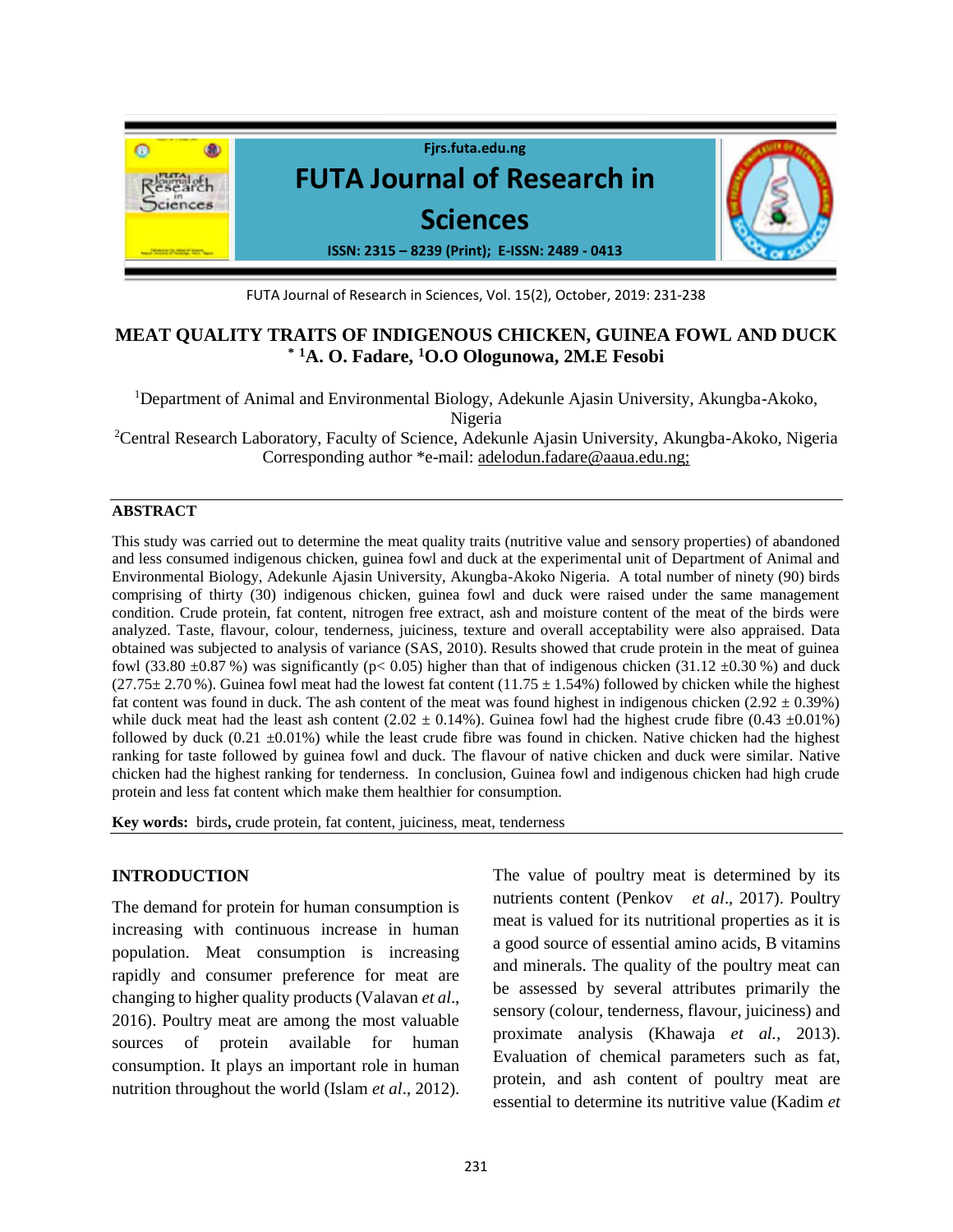*al*., 2005).According to Olivera *et al*. (2016), poultry meat is made up of over 25 % protein although this varies with age, breeding environment and anatomical cut. Despite the recent increases in the preference of poultry meat for consumption, traditional poultry species has been neglected.

Broilers which can be raised within 8 weeks are the most predominantly available chicken species. The meat of layer birds after completing their laying cycles is considered tough due to increased collagen content as compared to broilers (Munira *et al*., 2006). More than providing energy, the lipids in broiler meat also contributes to the sensory properties such as flavour and juiciness (Overland *et al.,* 2011). However the presence of lipids in food especially cholesterol and saturated fatty acids is been advocated against. According to the Food and Agriculture Organization FAO (2008), there is need for the substitution of saturated fatty acids (SFA) with poly unsaturated fatty acids (PUFA) in human food. The organoleptic traits especially colour and flavour constitute the most cherished attributes of meat that attract consumers to accepting any type of meat (Apata and Akinfemi 2010).

Valavan *et al*. (2016) reported that the crude fibre content and ash content was higher in native chickens than Cobb broiler chicken. Mohamed *et al*. (2011) also reported that guinea fowl had higher crude protein, more essential amino acids, vitamins, low fat, low sodium content and lower cholesterol contents than broilers. However, literature on the comparative study of the proximate composition and organoleptic traits of indigenous chicken, duck and guinea fowl meat are scarce. This study therefore investigated the proximate composition and organoleptic traits of the indigenous chicken, guinea fowl and duck meat.

## **MATERIALS AND METHODS**

**Experimental site:** The experiment was carried out at the experimental unit of the Department of Animal and Environmental Biology, Adekunle Ajasin University Akungba-Akoko, Ondo State. Akungba–Akoko is located in Akoko South West Local Government Area of Ondo state, Nigeria. The area lies in the south western region of Nigeria  $(7^{\circ}$  28' and  $5^{\circ}43'$ ) according to Geographical Positioning System (GPS) and has the following environmental condition: ambient temperature of 27 ºC and relative humidity of 46mm Hg.

**Experimental animals and management:** A total number of ninety (90) birds comprising of thirty (30) indigenous chicken, guinea fowl and duck were raised under the same management condition for a period of 12 weeks. They were fed with commercial pelleted diet; the diet used contained 17% Crude protein, 7% fat, 10% Crude fibre, 1.0% Calcium, together with available phosphorus of 0.35% and 2550Kcal/kg metabolisable energy. Clean water was also supplied to all the birds ad- libitum.

**Data Collection:** At 12 weeks, they were weighed and slaughtered. They were properly bled and dressed. Meat samples were collected from the carcass of indigenous chicken, guinea fowl and duck and taken to the Central Research Laboratory, Faculty of Science of the University. Proximate analysis was carried out on the meat samples to determine the crude protein, fat content, moisture content ash content and the nitrogen free extract using the method described by AOAC (2005).

## Determination of moisture

Moisture was determined by subjecting the sample to oven drying method. A clean well dried crucible was weighed (W1). Sample was accurately weighed with the crucible (W2). The crucible was placed in an oven at a temperature above boiling point of water ( $105^{\circ}$ C for 3 hours). The crucible was placed in the desiccator for 30 minutes to cool.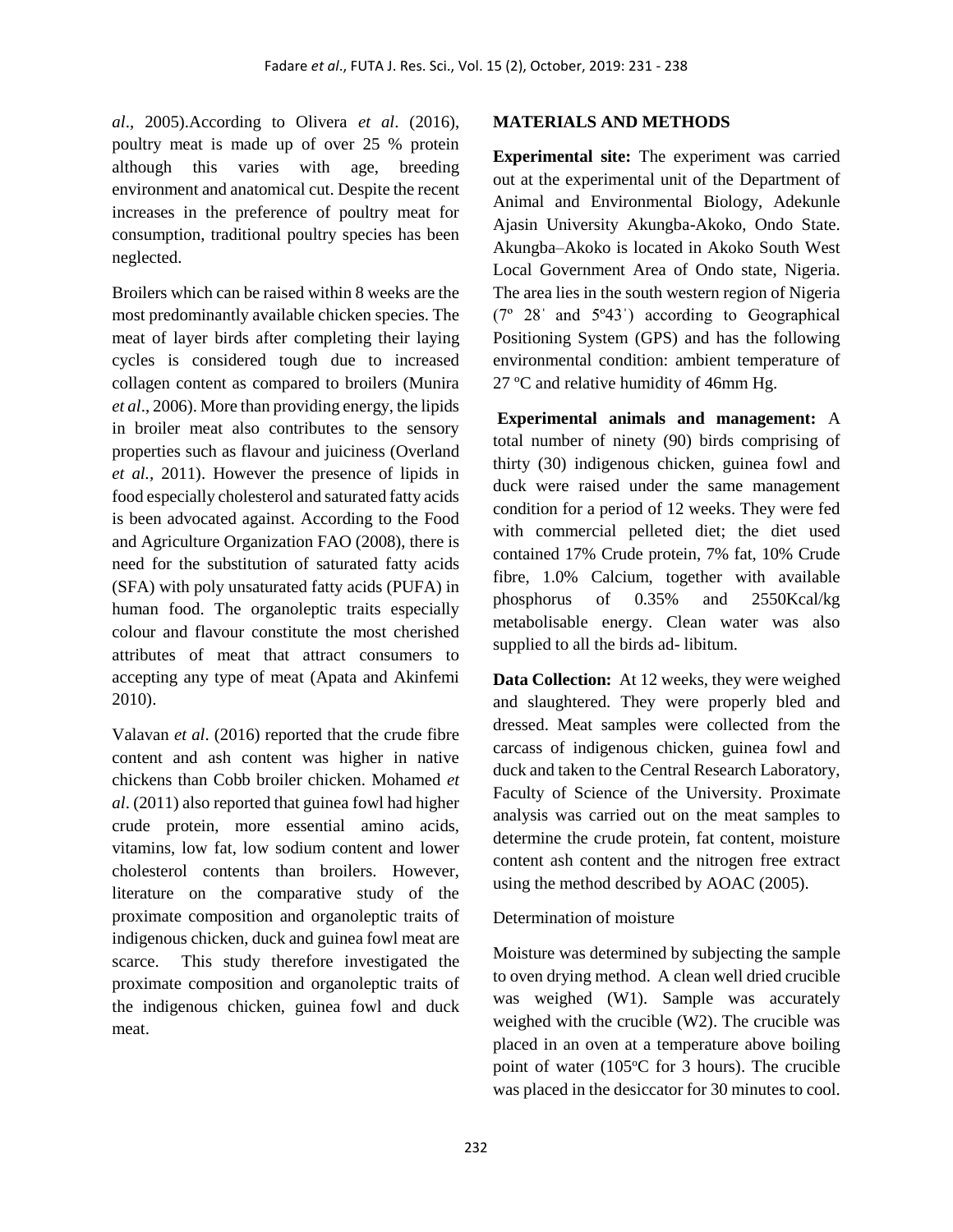After cooling, it was weighed again (W3). The % moisture was calculated using Equation 1

$$
Moisture (\%) = \frac{W_2 - W_3}{W_2 - W_1} \times 100
$$
 (1)

Where  $W_1$  = Weight of empty crucible,  $W_2$  = Initial weight of crucible with sample,  $W_{3}$  = Final weight of crucible with sample.

#### Determination of crude protein

Protein in the sample was determined by Kjeldhal method. 5 g of dried meat sample was taken in digestion flask. 30ml of concentrated  $H<sub>2</sub>SO<sub>4</sub>$  and a pinch of catalyst moisture were added to the digestion flask and was placed in digestion chambers until complete digestion took place. The digest was cooled and transferred to 100ml flask and distilled water was added. 5ml of digest was introduced into distillation tube, 2 drops of phenolphtalein indicator and 10ml of 40% NaOH were added and allowed for distillation. Free NH<sub>3</sub> produced was collected into a conical flask containing  $H_2SO_4$  and was titrated against NaOH. % Nitogen was calculated using Equation 2. Thereafter, % Crude Protein was estimated using equation 3

% Nitrogen = 
$$
\frac{(S - B) \times N \times 0.014 \times D}{Weight of sample x \times V} \times 100
$$
 (2)

Where S=Sample titration reading, B= Blank titration reading, N- Normality of NaOH, D= Dilution of sample after digestion,  $V = Volume$ taken for distillation

% Crude Protein= 
$$
6.25x
$$
 % N (3)

#### Determination of crude fat

Crude fat was determined by ether extract method using Soxhlet apparatus. 5g of moisture free sample was taken in a dried fat free extractor thimble, plugged with fat free cotton and then introduced into the extraction tube. The receiving beaker was weighed, cleaned, dried and then filled with 50-70ml of petroleum ether and fitted into the apparatus for the extraction process. After siphoning, extract with ether washing was transferred into clean glass dish and ether was evaporated on water bath. The dish was placed in an oven at 103°C for 30minutes to complete evaporation of solvent and cooled in a desiccator and the weight taken as W3. Crude fat was calculated as:

% Crude fat = 
$$
\frac{W_2 - W_3}{W_2 - W_1} \times 100
$$
 (4)

Where  $W_1$  = Weight of empty thimble,  $W_2$  = weight of thimble with sample,  $W_3$  = weight of defatted sample and crucible

#### Determination of crude fiber

A moisture free ether extracted sample was first digested with dilute  $H_2SO_4$  and then with dilute NaOH solution. 2g of sample  $(W_0)$  was weighed and transferred to crucible and the crucible was heated in digestion unit with 200ml dilute and then with 200ml alkali for 30 minutes each. The sample was dried in an oven at  $105^{\circ}$ C for 1 hour and allowed to cool in a dessicator and weighed  $(W_1)$ . It was kept in muffle furnace at  $55^{\circ}$ C for 3 hours and was cooled in dessicator and weighed again  $(W<sub>2</sub>)$ . The crude fiber was estimated with equation 5.

% Crude fiber = 
$$
\frac{W_1 \cdot W_2}{W_0} \times 100
$$
 (5)

## Determination of Ash

Clean empty was placed in a muffle furnace for 1 hour, cooled in desiccator and weighed as W1. 5g of sample was taken in crucible and weighed as W2. The sample was ignited over a burner with the help of blow-pipe until it is charred. Then the crucible was placed in a muffle furnace at 550°Cfor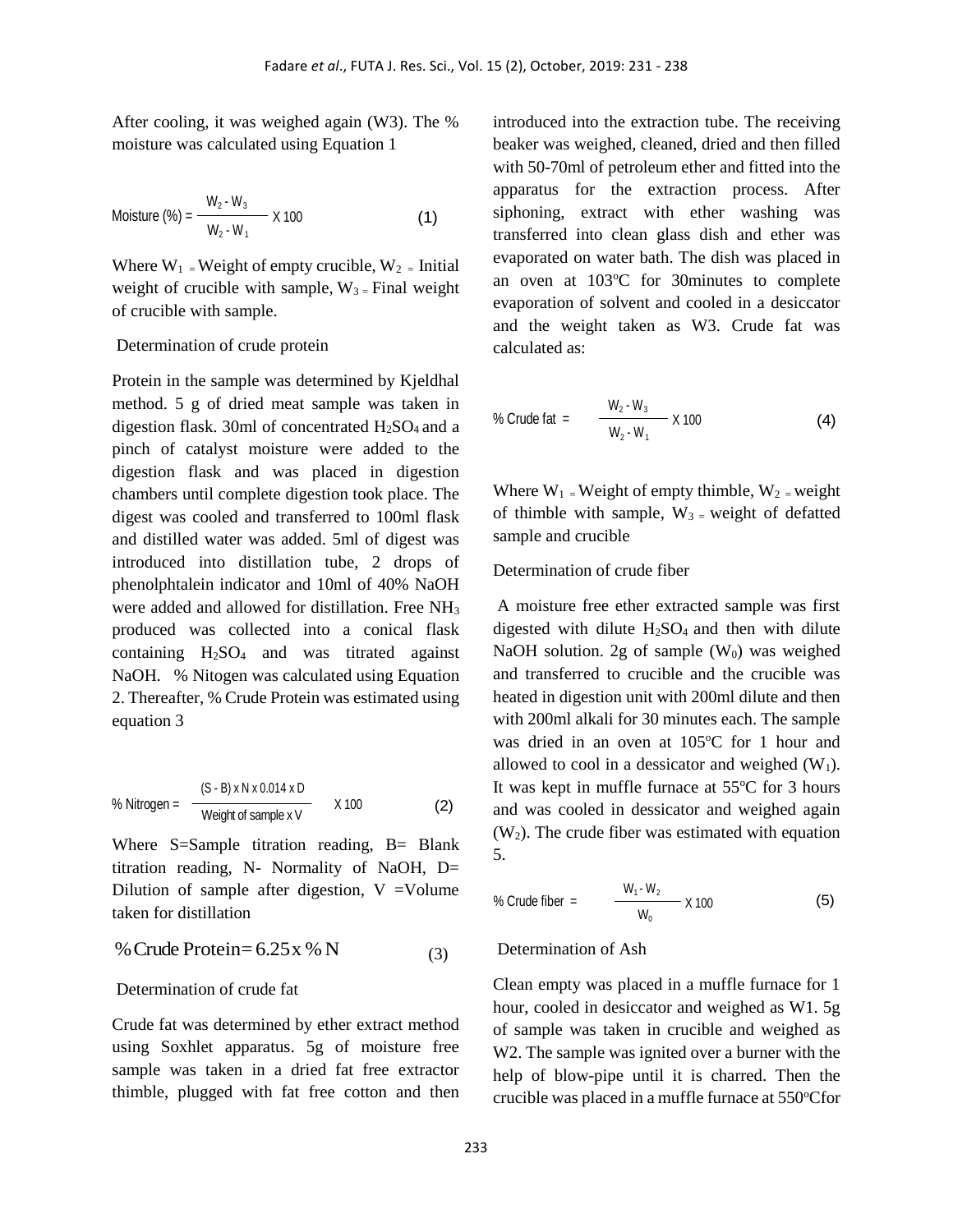3 hours. The appearances of grey white ash indicate complete oxidation of all organic matter in the sample. The crucible was then cooled and weighed as W3. The percentage ash was estimated with equation 6.

% Ash = 
$$
\frac{W_3 - W_1}{W_2 - W_1} \times 100
$$
 (6)

# **Evaluation of organoleptic traits**

Samples for sensory evaluations were taken from the thigh muscle and cooked to a temperature of 75°C. Adult trained individuals were used as sensory panelist to assess the cooked meat samples. Equal bite size from each of the three indigenous poultry species (chicken, guinea fowl, and duck) was coded and served in an odourless plastic plate. Each sample was evaluated independent of the other. The samples were evaluated on a 7-point hedonic scale for colour, flavour, taste, juiciness, tenderness, texture and overall acceptability. The ranking on the 7- point hedonic scale was arranged in a descending order from 7 to 1, where Excellently Desirable  $=7$ , Desirable  $= 6$ , Fairly Desirable  $= 5$ , Fairly Undesirable  $= 3$ , Undesirable  $= 2$  and Poorly Undesirable  $= 1$ 

**Statistical analysis:** Data obtained from the measurements was analyzed using SAS 2010.

#### **RESULTS**

The crude protein of meats in this study ranged between  $27.75 \pm 2.70$  % to  $33.80 \pm 0.87$  %. Crude protein in the meat of guinea fowl  $(33.80 \pm 0.87 \%)$ was significantly ( $p < 0.05$ ) higher than that of indigenous chicken  $(31.12 \pm 1.30 \%)$  and duck  $(27.75 \pm 2.70 \%)$  as presented on Table 1. Guinea fowl meat had the lowest fat content (11.75  $\pm$ 1.54%) followed by chicken  $(15.31 \pm 1.57%)$  while the highest fat content was found in duck  $(17.12 \pm$ 0.50%). There was no significant difference  $(p>0.05)$  in the moisture content of indigenous chicken, duck and guinea fowl in this study.

The ash content of the meat was found highest in chicken  $(2.92 \pm 0.39\%)$  as shown on Table 1. Ash content differs between guinea fowls and chicken, the ash content in chicken was slightly higher than that of guinea fowl. However, duck meat had the least ash content (2.02±0.14%). Guinea fowl had the highest crude fibre  $(0.43 \pm 0.01\%)$  followed by duck  $(0.21 \pm 0.01\%)$  while the least crude fibre was found in chicken. Duck meat had the highest nitrogen free extract when compared with guinea fowl and chicken.

| Composition $(\%)$    | <b>Chicken</b>                | <b>Duck</b>              | <b>Guinea fowl</b>            |
|-----------------------|-------------------------------|--------------------------|-------------------------------|
| Crude Protein         | $31.12 \pm 1.30^b$            | $27.75 \pm 2.70^{\circ}$ | $33.80 \pm 0.87$ <sup>a</sup> |
| Fat content           | $15.31 \pm 1.57$ <sup>b</sup> | $17.12 \pm 0.50^{\circ}$ | $11.75 \pm 1.54^{\circ}$      |
| Crude fibre           | $0.17 \pm 0.01^{\circ}$       | $0.21 \pm 0.01^b$        | $0.43 \pm 0.02^{\text{a}}$    |
| Moisture              | $16.18 \pm 0.77$              | $17.65 \pm 2.67$         | $16.27 \pm 5.64$              |
| Ash content           | $2.92 \pm 0.39^{\rm a}$       | $2.02 \pm 0.14^c$        | $2.69 \pm 0.16^b$             |
| Nitrogen Free Extract | $17.14 \pm 1.51^{\rm b}$      | $21.87 \pm 2.76^{\circ}$ | $16.60 \pm 2.53^b$            |

**TABLE 1: Proximate composition of native chicken, duck and guinea fowl (Mean ± SEM)**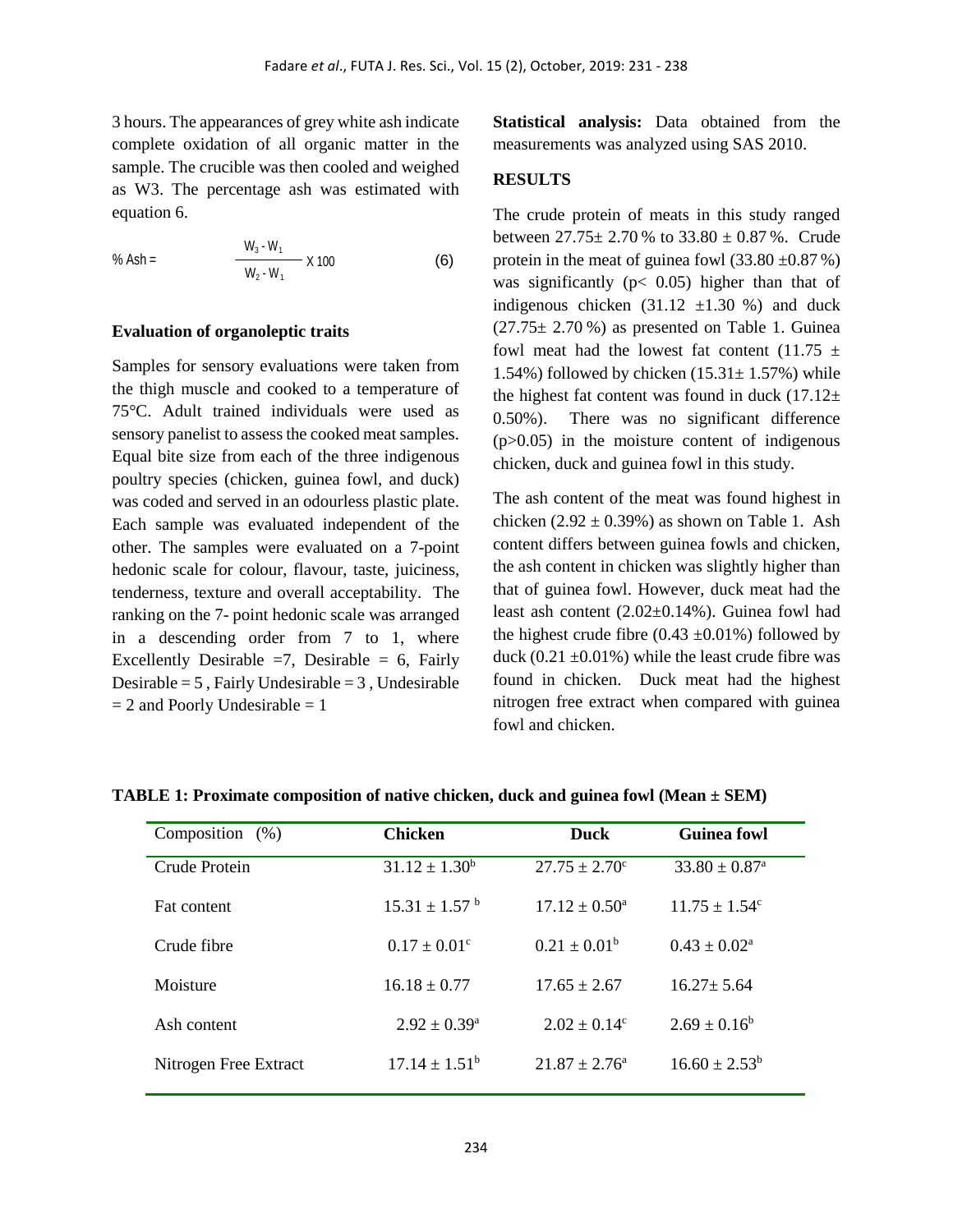The mean values for sensory properties of indigenous chicken, duck and guinea fowl meat are presented on Table 2. There was no significant difference  $(p>0.05)$  in the meat colour of native chicken, duck and guinea fowl. However, significant differences  $(p<0.05)$  exist in taste, flavour, tenderness, juiciness and overall acceptability of the meats. Indigenous chicken meat had the highest ranking for taste followed by guinea fowl and duck. The flavour of indigenous chicken and duck meat were similar and higher than that of duck meat. In the same vein,

indigenous chicken meat had the highest ranking for tenderness followed by duck meat while guinea fowl meat had the least ranking for tenderness as presented on Table 2. Guinea fowl and indigenous chicken meat had similar ranking for juiciness. Duck meat had the highest ranking for juiciness, which may be attributed to the high fat content of duck meat. Indigenous chicken had the highest ranking for overall acceptability. The ranking of guinea fowl in overall acceptability followed that of indigenous chicken while duck meat had the least ranking in overall acceptability

| Parameters        | <b>Chicken</b>               | <b>Duck</b>                | <b>Guinea fowl</b>           |
|-------------------|------------------------------|----------------------------|------------------------------|
| Colour            | $6.54 \pm 0.12$              | $6.34 \pm 0.35$            | $6.48 \pm 0.33$              |
| Taste             | $6.77 \pm 0.01^{\circ}$      | $5.69 \pm 0.19^c$          | $6.23 \pm 0.05^{b}$          |
| Flavour           | $5.33 \pm 1.67^{\circ}$      | $4.88 \pm 1.23^b$          | $4.68 \pm 0.07$ <sup>a</sup> |
| <b>Juiciness</b>  | $5.34 \pm 0.34^b$            | $6.11 \pm 0.62^{\text{a}}$ | $5.65 \pm 0.21^b$            |
| <b>Tenderness</b> | $6.65 \pm 0.35$ <sup>a</sup> | $5.67 \pm 0.51^{\rm b}$    | 4.96 $\pm$ 0.15 °            |
| Acceptability     | 6.94 $\pm$ 0.17 $^{\rm b}$   | $5.02 \pm 0.31$ °          | $6.87 \pm 0.21$ <sup>a</sup> |

#### **DISCUSSION**

Crude protein in the meat of guinea fowl was higher than that of indigenous chicken. This corroborates the report of Penkov *et al.* (2017) that guinea fowl meat contain higher protein content than chicken meat. The percentage crude protein of meats of poultry species in this study was higher than the percentage reported for broilers  $(22.47\pm$ 0.54%) by Hassan *et al*. (2019). The crude protein of guinea fowl and indigenous chicken meat in this study was also higher than that of Arbo arce broiler (29.92±0.10%) and Marshall broiler chicken (28.99±0.16%) reported by Sogunle *et al*. (2010). The ash content, indicating the mineral content of the meat was found highest in indigenous chicken in this study. Fuzhu and Zhuye (2008) also found that ash components were also higher for native chicken. Choe *et al*. (2010) found that crude ash contents measured in Korean native chicken were higher than those of commercial broilers. Contrary to the report of Musundire *et al*. (2017) that ash content did not differ between guinea fowls and chicken, the ash content in chicken found in this study was slightly lower than that of guinea fowl.

According to Penkov *et al.* (2017), guinea fowl meat contain lower fat content than chicken meat. Choe *et al*. (2010) also found that crude fat contents of Korean native chicken was lower than that of commercial broilers. Valavan *et al.* (2016) reported that the crude fat content was lower in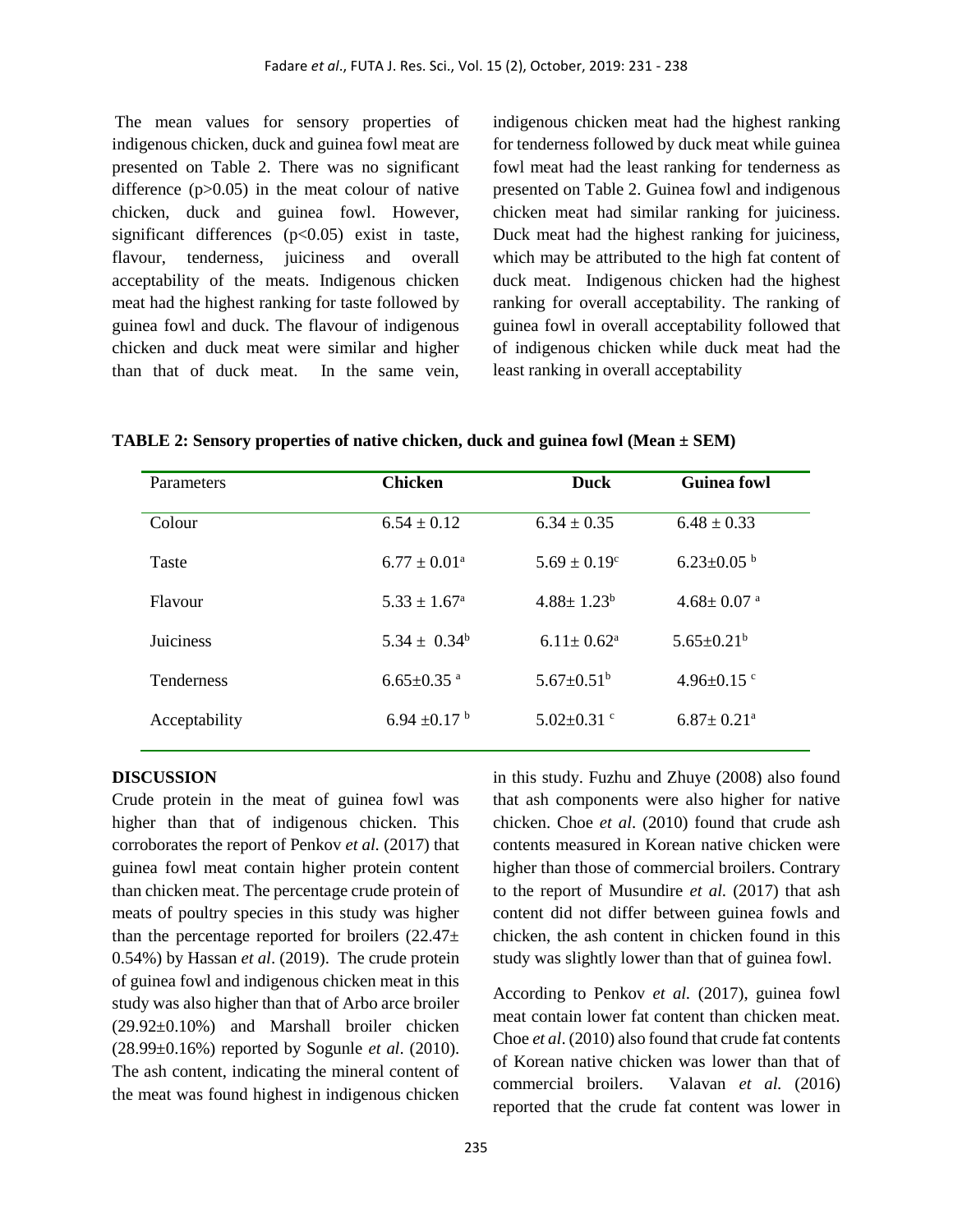native chickens compared with broilers. Wattanachant *et al.* (2004) determined the differences between the Thai native chicken and Broiler (Ross) through physio-chemical analyses and reported the superiority of the native Thai chicken over the broilers. Duck meat had the highest nitrogen free extract when compared with guinea fowl and chicken. This may be attributed to the high fat content of duck meat

Meat from indigenous chicken, guinea fowl and duck have similar value for colour. The colour of meat predominantly depends on the chemical state of myoglobin (Brewer, 2004; Mancini and Hunt, 2005), which is affected by the partial pressure of  $O<sub>2</sub>$ , the concentration of hydrogen ions (pH), temperature, light access, tissue structure, the presence of substrates and co-factors, the activity of reducing enzymes and lipid oxidation (Mancini and Hunt, 2005). Meat colour, one of the most important criteria in initial selection by the consumer, is related to the concentration of pigments, mainly myoglobin, and the chemical state of the myoglobin on the surface of the meat, the structure and physical state of muscle proteins (Beriain *et al,* 2000). Duck meat had the highest ranking for juiciness, which may be attributed to the high fat content of duck meat. Small amounts of intramuscular fat which are necessary to lubricate the muscle fibres contributed to the juiciness of the cooked meat. Meat tenderness is one of the most important physical and sensory characteristic of meat (Bizkova and Tumova, 2010). Meat tenderness depends mainly on the post-mortem changes affecting myofibrillar proteins and on the connective tissue that represents the toughness (Arino *et al*., 2006)

## **CONCLUSION**

The meat of guinea fowl contains more crude protein and fibre and less fat content than indigenous chicken and duck. Duck meat had the highest fat content and nitrogen free extract. There was no difference in the moisture content of indigenous chicken, duck and guinea fowl meats.

Indigenous chicken meat had high ash content indicating high mineral content. The high crude protein, fibre and low fat contents of guinea fowl and indigenous chicken make them healthy for human consumption.

Indigenous chicken meat had higher ranking for taste, flavour and tenderness. Guinea fowl and indigenous chicken had similar ranking for flavour. In terms of juiciness, duck meat had the highest value. Guinea fowl meat had the least ranking for tenderness. The meats from guinea fowl, duck and indigenous chicken were similar in colour. In overall acceptability,guinea meat fowl is the most preferred followed by indigenous chicken meat while duck meat is less preferred.

## **REFERENCES**

- Apata, E.S. and Akinfemi, A. (2010.) Effect of different cooking methods on the proximate composition and eating quality of rabbit meat. International Journal of Applied Agriculture and Apicultural Research 6:31–35.
- **AOAC** (2005). Association of Official Analytical Chemists. Official Methods of Analysis, 13th Edition .Washington, DC. P. 957.
- **Arino, B., Hernandez, P. and Blasco, A.** (2006)**.** Comparison of texture and biochemical characteristics of free rabbit lines selected for litter size or growth rate. Meat Science, 73: 687–692
- **Beriain, M.J., Purroy, A., Treacher, T. and Bas, P.** (2000). Effect of animal and nutritional factors and nutrition on lamb meat quality. In: Sheep and goat nutrition: Intake, digestion, quality of products and rangelands: CIHEAM Ledin I. ( ed.) , Morand-Fehr P. ( ed.). Cahiers Options Méditerranéennes;. pp 75- 86
- Bizkova, Z. and Tumova, E. (2010). Physical characteristics of rabbit meat: A review. Scientia Agriculturae Bohemica, 41, (4): 236– 24
- Brewer, S. (2004). Irradiation effects on meat color: A review. Meat Science, 68: 1-17.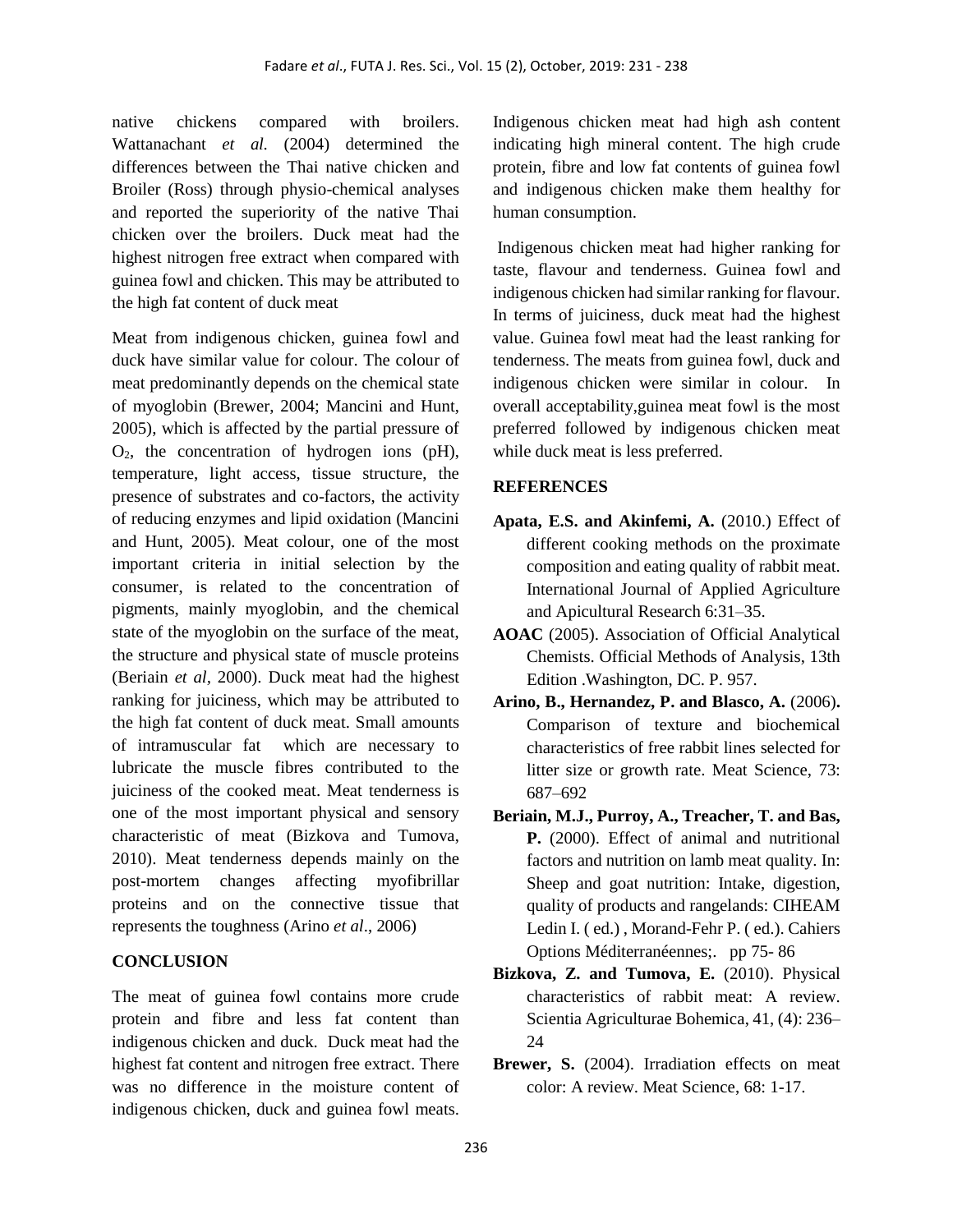- **Choe J. H, Kichang N , Samooel, J. Binna Y, and Cheorun J**. (2010). Differences in the quality of commercial Korean Native chickens and broilers. Korean Journal of Food Science and Animal Resources 30:13-19
- **Food and Agriculture Organization of the United Nation** (2008) Interim Summary of and Dietary recommendations on Total Fat and Fatty acids. Joint FAO /WHO Expert Consultation on Fats and Fatty acids in Human Nutrition pp: 10-14
- **Fuzhu L and Zhuye N**. (2008) Carcass quality of different meat typed chickens when achieved a common physiological body weight. International Journal of Poultry Science 7:319-322
- **Hasan M.N., Rabban, M.A.G, Yeasmin T, Hasan M. and Rashid M.H.** (2019) A comparative study of carcass characteristic and meat quality traits of breast muscle between broiler and cockerels chicken. International Journal of Poultry Science 18(3)144-150
- **Islam M.A., Khan M.J, Debi M.R and Rahman M.M (**2012) Meat yield characteristics of three genotypes of ducks in coastal region of Bangladesh. Bangladesh Journal of Animal Science 41(2):79-82
- **Kadim, I.T., Mahgoub, O. Al-Marzooqi ,W. and Annamalai, K.** (2005) Prediction of crude protein, extractable fat, calcium and phosphorous content of broiler chicken carcass using Near-Infrared reflectance spectroscope Asian Australian Journal of Animal Science 18(7) 1036-1040
- **Khawaja T.***,* **Khan, S.H., Mukhtar, N., Parveen,**  A. and Ahmed T. (2013). Comparative study of growth performance, meat quality and haematological parameters of three- way crossbred chickens with reciprocal Fi crossbred chickens in a subtropical environment. Journal of Applied Animal Research 41 (3):300-308
- **Mancini, R.A. and Hunt, M.C.** (2005). Current research in meat color. Meat Science, 71: 100- 121.
- **Mohamed Z,M., Elhag M and Mohamed A.S** (2011) Guinea fowl (Numida meleagris) as a meat bird. International Journal of Sudan Research 2 (1) 97-112
- **Munira, K.N., Uddin, M.J., Faruque,S., Parvez, M.S., Miah, M.Y. and Siddiqui, M.I.** (2006) Comparative study on carcass characteristics of different genetic group of spent hen in Bangladesh, International Journal of Poultry Science 5 : 178 -180
- **Musundire, M.T., Halimani, T.E. and Chimonyo, M.** (2017) Physical and chemical properties of meat from scavenging chickens and helmeted guinea fowls in response to age and sex. British Poultry Science 58(4): 390- 396
- **Olivera, J.D, Avanco, S.V., Garcia -Neto M. and**  Ponsano, E.H.G. (2016) Composition of broilers meat. Journal of Applied Poultry Research 25 (2): 173-181
- **Overland, M., Borge, G.I. Vogt, G., Schoyen, H.F. and Skrede, A**. (2011). Oxidative stability and sensory quality of meat from broiler chickens fed a bacterial meal produced on natural gas. Poultry Science 90: 201-210
- **Penkov, D. Nikolova, M., Angelov, A. and**  Peltekov, A. (2017). Chemical Composition and Energy Nutritional value of the meat guinea fowls (Numida meleagris), fattened to different ages. International Journal of Environment, Agriculture and Biotechnology 2(6): 2965-2970
- **SAS (2010).** Statistical Analysis System. SAS Stat. Version 12. SAS Institute Inc. Gary NC 27513, U.S.A.
- **Sogunle, O.M., Egbeyale, L.T., Alajo , O.A., Adeleye, O.O. Fafiolu, A.O., Onunkwar O.B., Adegbite, J.A. and Fanimo, A.O.**  (2010). Comparison of meat composition and sensory values of two different strains of